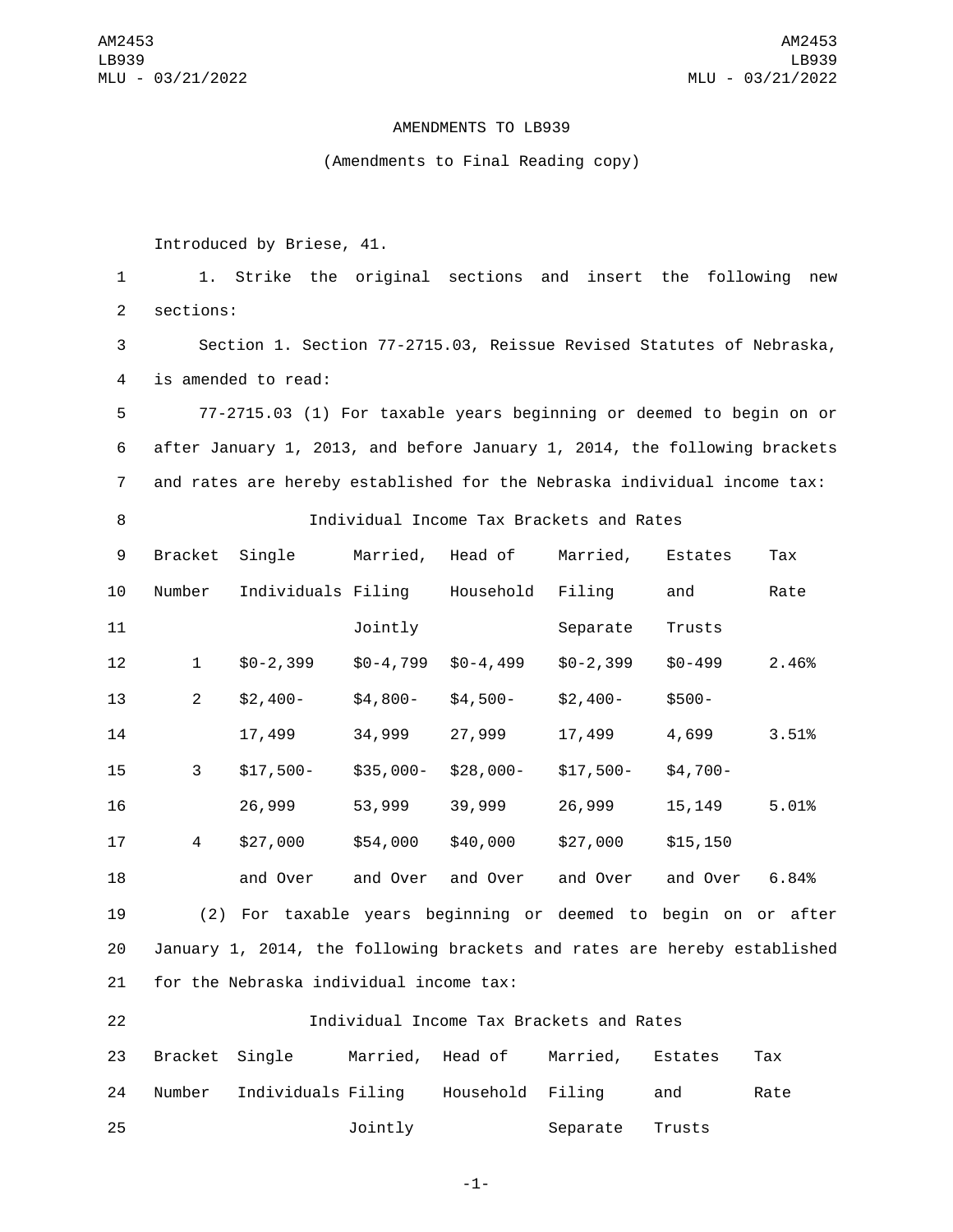| 1                | 1                                                                                                                                                | $$0-2,999$                                                           | $$0-5,999$      | \$0-5,599         | $$0-2,999$      | $$0 - 499$      | 2.46%    |
|------------------|--------------------------------------------------------------------------------------------------------------------------------------------------|----------------------------------------------------------------------|-----------------|-------------------|-----------------|-----------------|----------|
| $\overline{2}$   | $\overline{2}$                                                                                                                                   | $$3,000-$                                                            | \$6,000-        | \$5,600-          | \$3,000-        | $$500-$         |          |
| 3                |                                                                                                                                                  | 17,999                                                               | 35,999          | 28,799            | 17,999          | 4,699           | 3.51%    |
| 4                | 3                                                                                                                                                | $$18,000-$                                                           | \$36,000-       | \$28,800-         | $$18,000-$      | $$4,700-$       |          |
| 5                |                                                                                                                                                  | 28,999                                                               | 57,999          | 42,999            | 28,999          | 15,149          | 5.01%    |
| 6                | $\overline{4}$                                                                                                                                   | \$29,000                                                             | \$58,000        | \$43,000          | \$29,000        | \$15,150        |          |
| 7                |                                                                                                                                                  | and Over                                                             | <u>and Over</u> | <u>and Over</u>   | <u>and Over</u> | <u>and Over</u> | Top Rate |
| 8                | 4                                                                                                                                                | \$29,000                                                             | \$58,000        | \$43,000          | \$29,000        | \$15,150        |          |
| $\boldsymbol{9}$ |                                                                                                                                                  | and Over                                                             |                 | and Over and Over | and Over        | and Over        | 6,84%    |
| 10               |                                                                                                                                                  | For purposes of this subsection, the top rate shall be:              |                 |                   |                 |                 |          |
| 11               | (a) 6.84% for taxable years beginning or deemed to begin on or after                                                                             |                                                                      |                 |                   |                 |                 |          |
| 12               | January 1, 2014, and before January 1, 2023;                                                                                                     |                                                                      |                 |                   |                 |                 |          |
| 13               | (b) 6.64% for taxable years beginning or deemed to begin on or after                                                                             |                                                                      |                 |                   |                 |                 |          |
| 14               | January 1, 2023, and before January 1, 2024;                                                                                                     |                                                                      |                 |                   |                 |                 |          |
| 15               | (c) 6.44% for taxable years beginning or deemed to begin on or after                                                                             |                                                                      |                 |                   |                 |                 |          |
| 16               | January 1, 2024, and before January 1, 2025;                                                                                                     |                                                                      |                 |                   |                 |                 |          |
| 17               |                                                                                                                                                  | (d) 6.24% for taxable years beginning or deemed to begin on or after |                 |                   |                 |                 |          |
| 18               | January 1, 2025, and before January 1, 2026;                                                                                                     |                                                                      |                 |                   |                 |                 |          |
| 19               | (e) 6.00% for taxable years beginning or deemed to begin on or after                                                                             |                                                                      |                 |                   |                 |                 |          |
| 20               | January 1, 2026, and before January 1, 2027; and                                                                                                 |                                                                      |                 |                   |                 |                 |          |
| 21               | (f) 5.84% for taxable years beginning or deemed to begin on or after                                                                             |                                                                      |                 |                   |                 |                 |          |
| 22               | January 1, 2027.                                                                                                                                 |                                                                      |                 |                   |                 |                 |          |
| 23               | (3)(a) For taxable years beginning or deemed to begin on or after                                                                                |                                                                      |                 |                   |                 |                 |          |
| 24               | January 1, 2015, the minimum and maximum dollar amounts for each income                                                                          |                                                                      |                 |                   |                 |                 |          |
| 25               | tax bracket provided in subsection (2) of this section shall be adjusted                                                                         |                                                                      |                 |                   |                 |                 |          |
| 26               | for inflation by the percentage determined under subdivision (3)(b) of<br>this section. The rate applicable to any such income tax bracket shall |                                                                      |                 |                   |                 |                 |          |
| 27               |                                                                                                                                                  |                                                                      |                 |                   |                 |                 |          |
| 28               |                                                                                                                                                  | not be changed as part of any adjustment under this subsection. The  |                 |                   |                 |                 |          |

 minimum and maximum dollar amounts for each income tax bracket as adjusted shall be rounded to the nearest ten-dollar amount. If the

-2-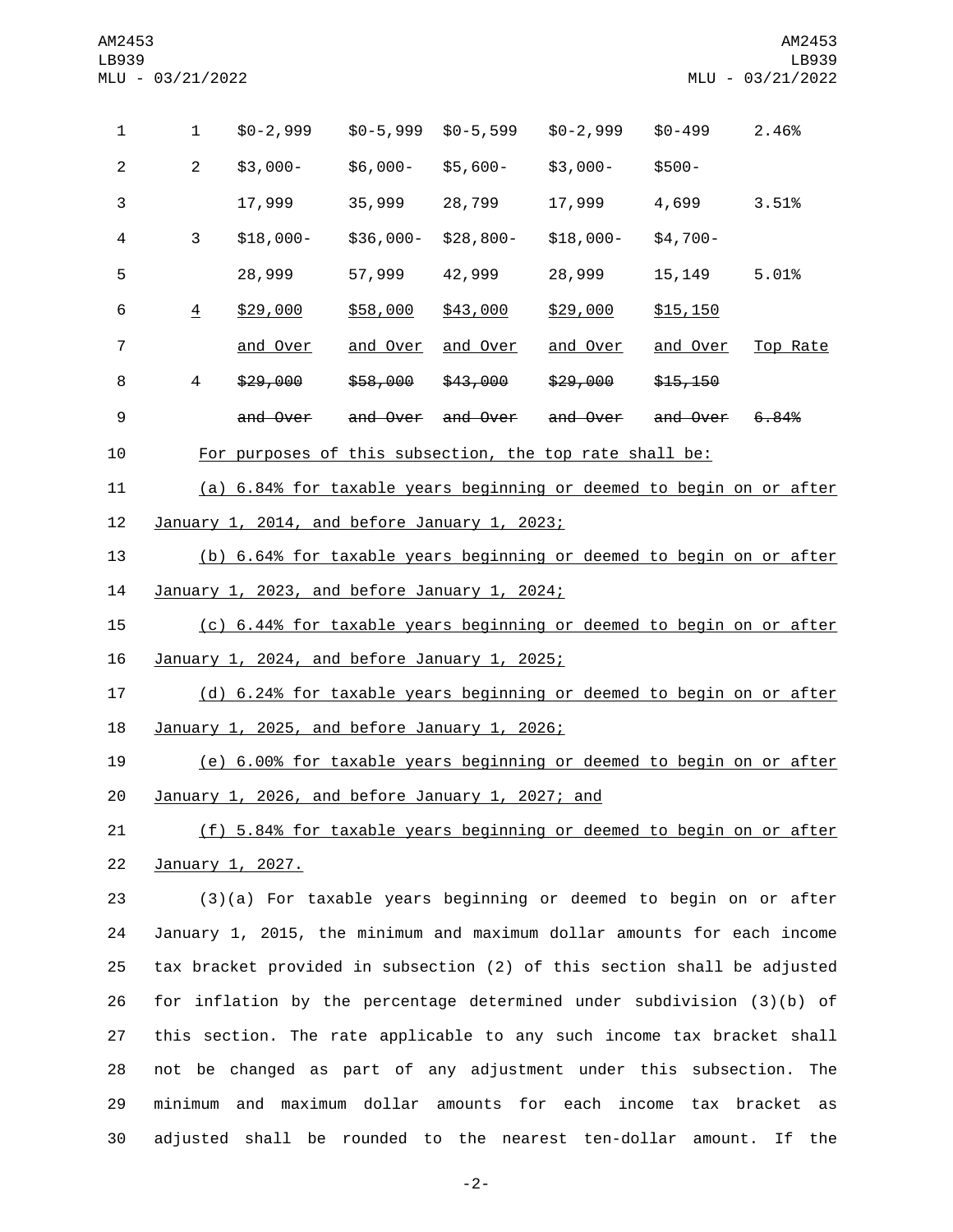adjusted amount for any income tax bracket ends in a five, it shall be 2 rounded up to the nearest ten-dollar amount.

 (b)(i) For taxable years beginning or deemed to begin on or after January 1, 2015, and before January 1, 2018, the Tax Commissioner shall adjust the income tax brackets by the percentage determined pursuant to the provisions of section 1(f) of the Internal Revenue Code of 1986, as it existed prior to December 22, 2017, except that in section 1(f)(3)(B) of the code the year 2013 shall be substituted for the year 1992. For 2015, the Tax Commissioner shall then determine the percent change from the twelve months ending on August 31, 2013, to the twelve months ending on August 31, 2014, and in each subsequent year, from the twelve months ending on August 31, 2013, to the twelve months ending on August 31 of the year preceding the taxable year. The Tax Commissioner shall prescribe new tax rate schedules that apply in lieu of the schedules set forth in 15 subsection (2) of this section.

 (ii) For taxable years beginning or deemed to begin on or after January 1, 2018, the Tax Commissioner shall adjust the income tax brackets based on the percentage change in the Consumer Price Index for All Urban Consumers published by the federal Bureau of Labor Statistics from the twelve months ending on August 31, 2016, to the twelve months ending on August 31 of the year preceding the taxable year. The Tax Commissioner shall prescribe new tax rate schedules that apply in lieu of the schedules set forth in subsection (2) of this section.

 (4) Whenever the tax brackets or tax rates are changed by the Legislature, the Tax Commissioner shall update the tax rate schedules to reflect the new tax brackets or tax rates and shall publish such updated 27 schedules.

 (5) The Tax Commissioner shall prepare, from the rate schedules, tax tables which can be used by a majority of the taxpayers to determine their Nebraska tax liability. The design of the tax tables shall be determined by the Tax Commissioner. The size of the tax table brackets

-3-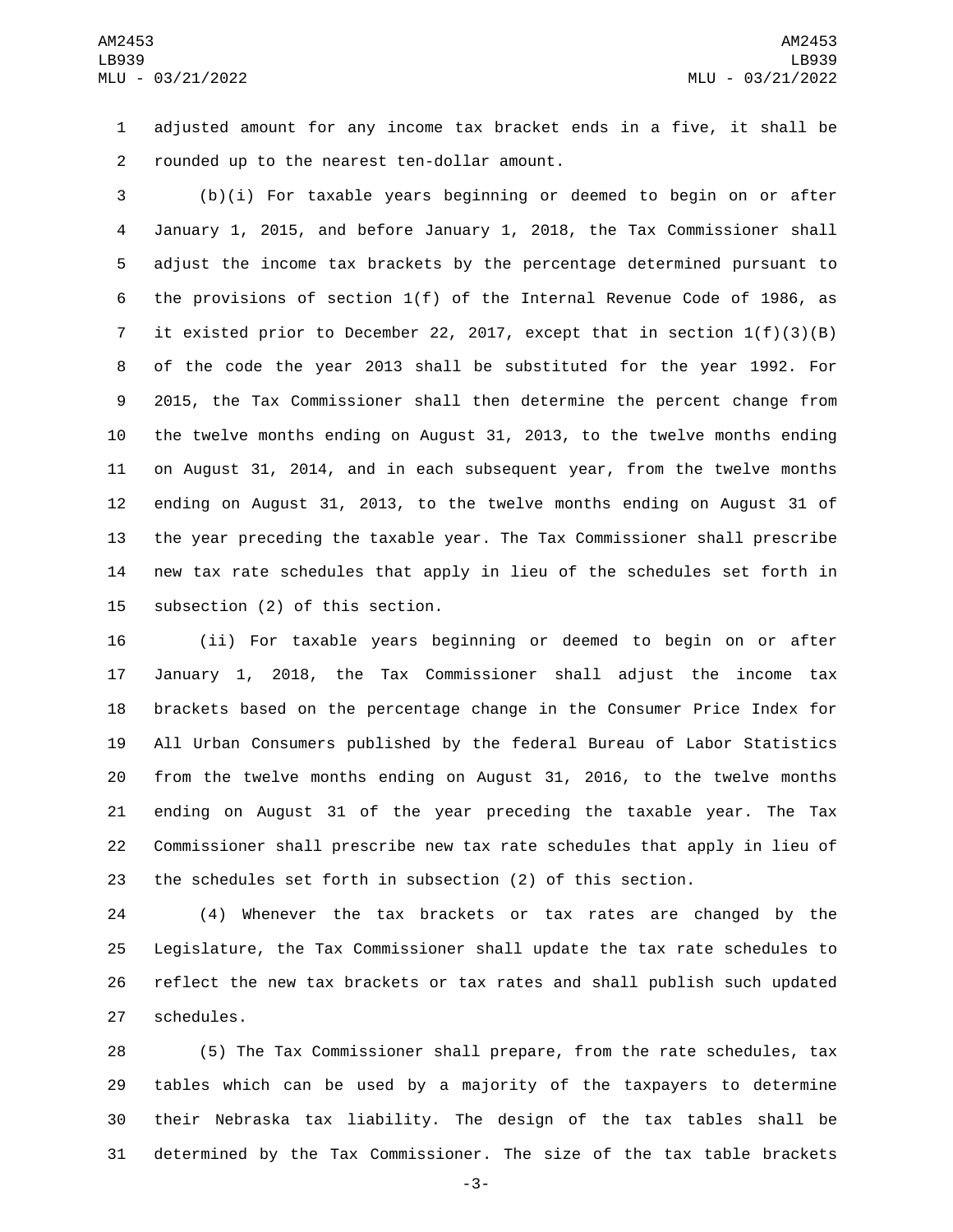may change as the level of income changes. The difference in tax between two tax table brackets shall not exceed fifteen dollars. The Tax Commissioner may build the personal exemption credit and standard 4 deduction amounts into the tax tables.

 (6) For taxable years beginning or deemed to begin on or after January 1, 2013, the tax rate applied to other federal taxes included in the computation of the Nebraska individual income tax shall be 29.6 8 percent.

 (7) The Tax Commissioner may require by rule and regulation that all taxpayers shall use the tax tables if their income is less than the 11 maximum income included in the tax tables.

 Sec. 2. Section 77-2734.02, Revised Statutes Supplement, 2021, is 13 amended to read:

 77-2734.02 (1) Except as provided in subsection (2) of this section, a tax is hereby imposed on the taxable income of every corporate taxpayer 16 that is doing business in this state:

 (a) For taxable years beginning or deemed to begin before January 1, 2013, at a rate equal to one hundred fifty and eight-tenths percent of the primary rate imposed on individuals under section 77-2701.01 on the first one hundred thousand dollars of taxable income and at the rate of two hundred eleven percent of such rate on all taxable income in excess of one hundred thousand dollars. The resultant rates shall be rounded to 23 the nearest one hundredth of one percent;

 (b) For taxable years beginning or deemed to begin on or after January 1, 2013, and before January 1, 2022, at a rate equal to 5.58 percent on the first one hundred thousand dollars of taxable income and at the rate of 7.81 percent on all taxable income in excess of one 28 hundred thousand dollars;

 (c) For taxable years beginning or deemed to begin on or after January 1, 2022, and before January 1, 2023, at a rate equal to 5.58 percent on the first one hundred thousand dollars of taxable income and

-4-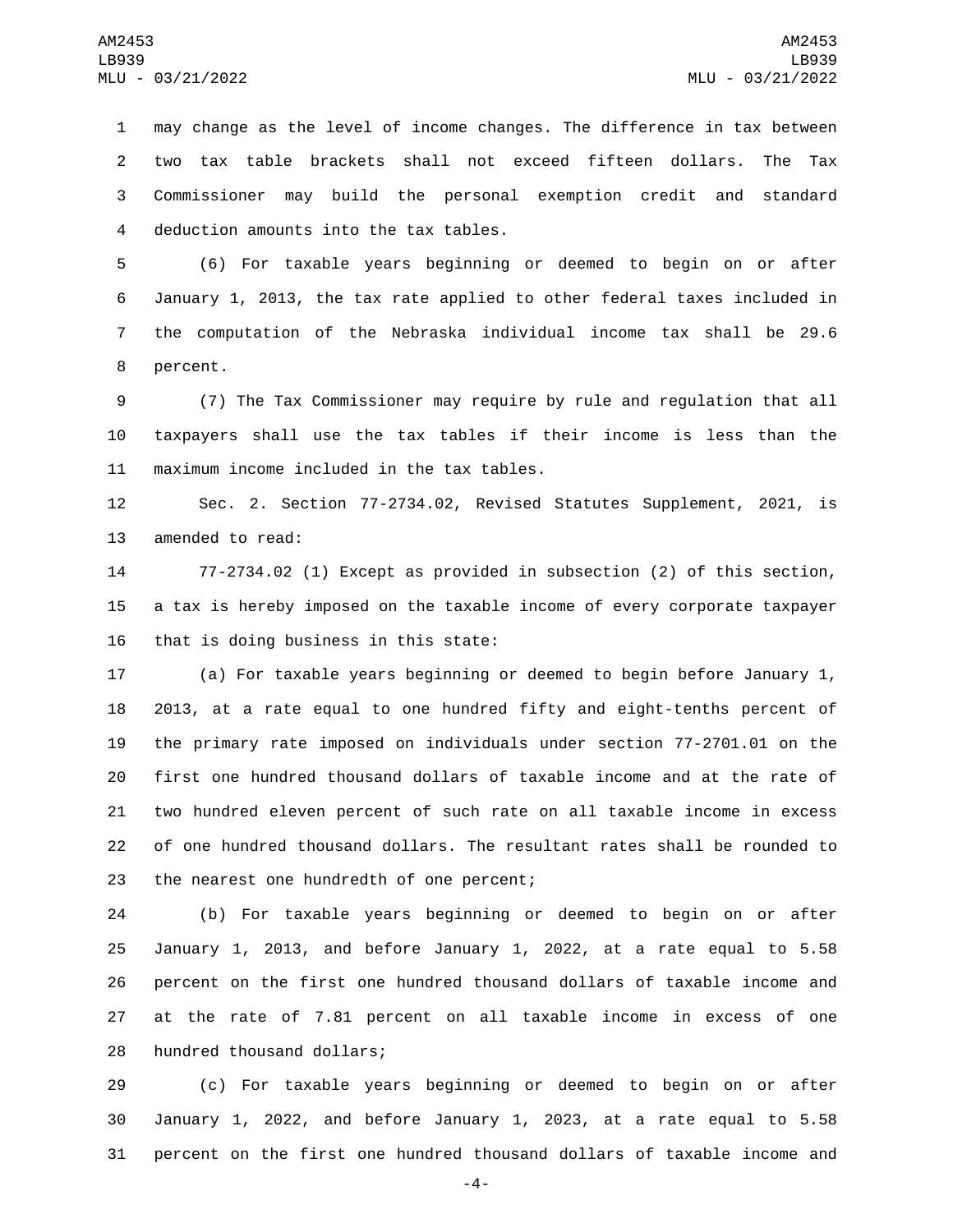at the rate of 7.50 percent on all taxable income in excess of one 2 hundred thousand dollars; and (d) For taxable years beginning or deemed to begin on or after January 1, 2023, and before January 1, 2024, at a rate equal to 5.58 percent on the first one hundred thousand dollars of taxable income and at the rate of 7.25 percent on all taxable income in excess of one 7 hundred thousand dollars;  $\overline{z}$  (e) For taxable years beginning or deemed to begin on or after January 1, 2024, and before January 1, 2025, at a rate equal to 5.58 percent on the first one hundred thousand dollars of taxable income and at the rate of 6.50 percent on all taxable income in excess of one 12 hundred thousand dollars; (f) For taxable years beginning or deemed to begin on or after January 1, 2025, and before January 1, 2026, at a rate equal to 5.58 percent on the first one hundred thousand dollars of taxable income and at the rate of 6.24 percent on all taxable income in excess of one 17 hundred thousand dollars; (g) For taxable years beginning or deemed to begin on or after January 1, 2026, and before January 1, 2027, at a rate equal to 5.58 percent on the first one hundred thousand dollars of taxable income and at the rate of 6.00 percent on all taxable income in excess of one 22 hundred thousand dollars; and (h) For taxable years beginning or deemed to begin on or after January 1, 2027, at a rate equal to 5.58 percent on the first one hundred thousand dollars of taxable income and at the rate of 5.84 percent on all taxable income in excess of one hundred thousand dollars. 27 11 It is the intent of the Legislature to enact legislation after August 28, 2021, to lower the tax rate applicable to income in excess of one hundred thousand dollars to 7.00 percent for taxable years beginning 30 or deemed to begin on or after January 1, 2024, and before January  $1<sub>r</sub>$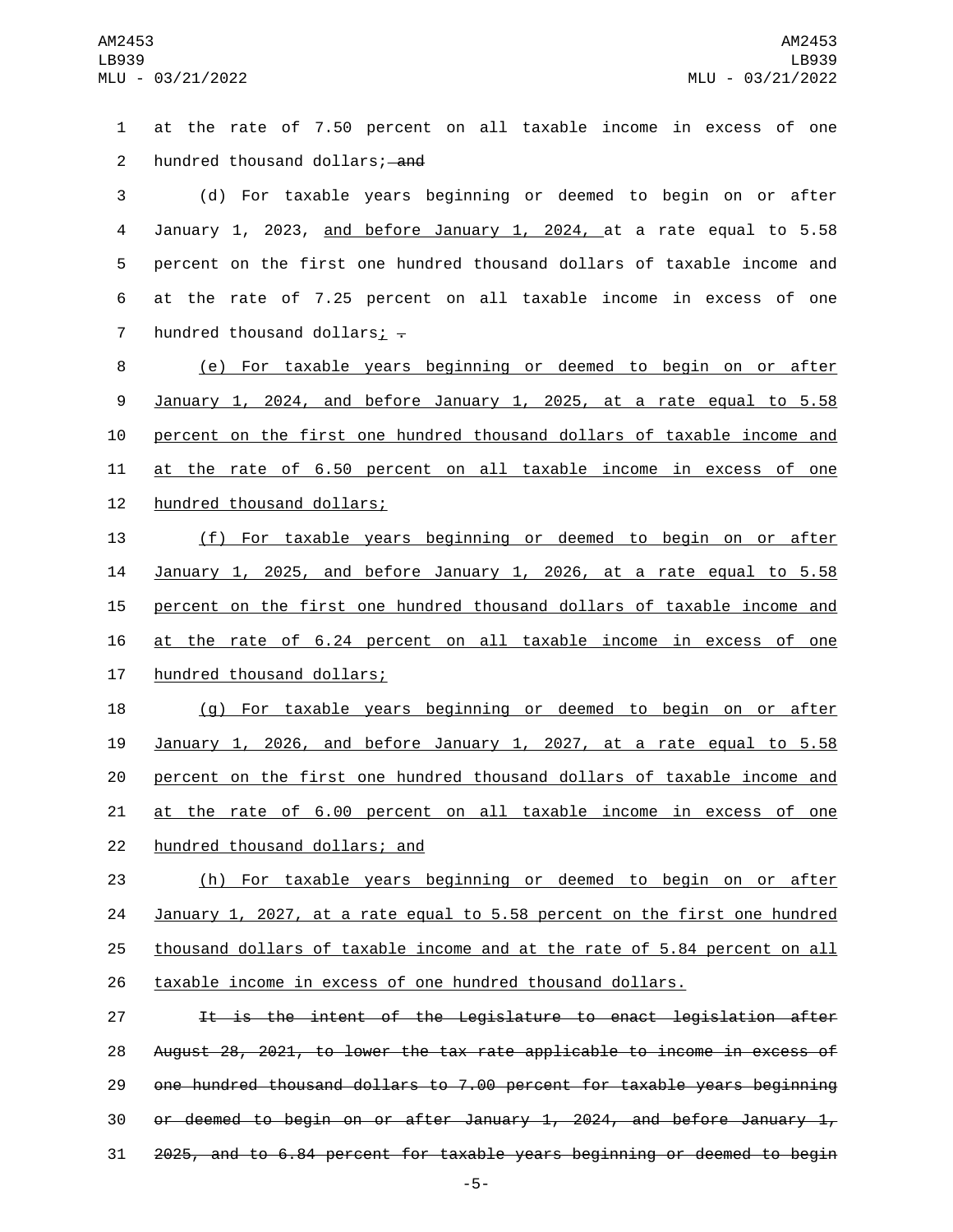1 on or after January 1, 2025.

 For corporate taxpayers with a fiscal year that does not coincide with the calendar year, the individual rate used for this subsection shall be the rate in effect on the first day, or the day deemed to be the 5 first day, of the taxable year.

 (2) An insurance company shall be subject to taxation at the lesser of the rate described in subsection (1) of this section or the rate of tax imposed by the state or country in which the insurance company is domiciled if the insurance company can establish to the satisfaction of the Tax Commissioner that it is domiciled in a state or country other than Nebraska that imposes on Nebraska domiciled insurance companies a retaliatory tax against the tax described in subsection (1) of this 13 section.

 (3) For a corporate taxpayer that is subject to tax in another state, its taxable income shall be the portion of the taxpayer's federal taxable income, as adjusted, that is determined to be connected with the taxpayer's operations in this state pursuant to sections 77-2734.05 to 18 77-2734.15.

 (4) Each corporate taxpayer shall file only one income tax return 20 for each taxable year.

 Sec. 3. Section 77-6701, Revised Statutes Cumulative Supplement,  $2020$ , is amended to read:

 77-6701 Sections 77-6701 to 77-6705 and section 6 of this act shall be known and may be cited as the Nebraska Property Tax Incentive Act. Sec. 4. Section 77-6702, Revised Statutes Cumulative Supplement, 26 2020, is amended to read:

77-6702 For purposes of the Nebraska Property Tax Incentive Act:

 (1) Allowable growth percentage means the percentage increase, if any, in the total assessed value of all real property in the state from the prior year to the current year, as determined by the department, except that in no case shall the allowable growth percentage exceed five

-6-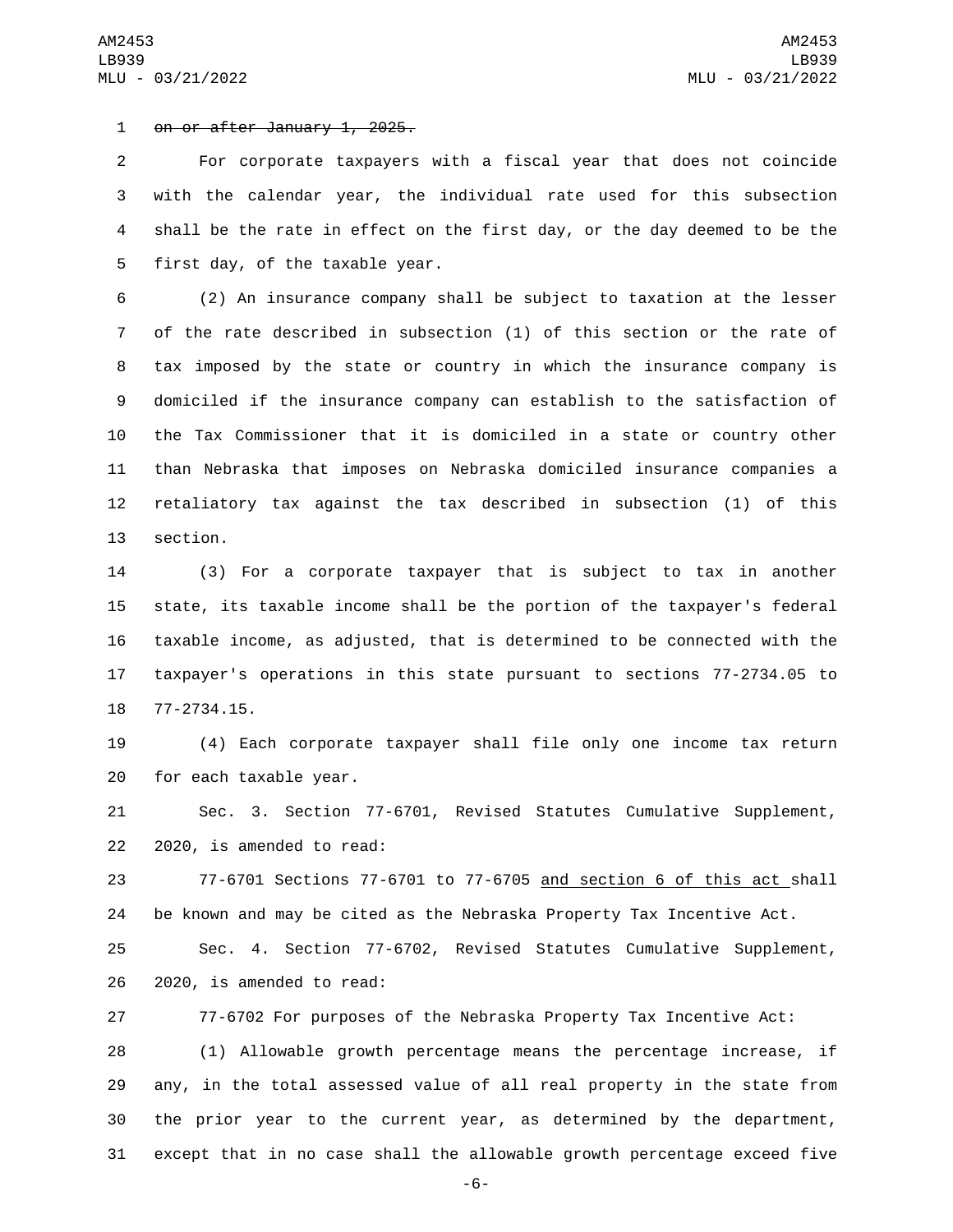1 percent in any one year;

 (2) Community college taxes means property taxes levied on real property in this state by a community college area, excluding any property taxes levied for bonded indebtedness and any property taxes levied as a result of an override of limits on property tax levies 6 approved by voters pursuant to section 77-3444;

(3) (2) Department means the Department of Revenue;

 (4) (3) Eligible taxpayer means any individual, corporation, partnership, limited liability company, trust, estate, or other entity that pays school district taxes or community college taxes during a 11 taxable year; and

 (5) (4) School district taxes means property taxes levied on real property in this state by a school district or multiple-district school system, excluding any property taxes levied for bonded indebtedness and any property taxes levied as a result of an override of limits on property tax levies approved by voters pursuant to section 77-3444.

 Sec. 5. Section 77-6703, Revised Statutes Supplement, 2021, is 18 amended to read:

 77-6703 (1) For taxable years beginning or deemed to begin on or after January 1, 2020, under the Internal Revenue Code of 1986, as amended, there shall be allowed to each eligible taxpayer a refundable credit against the income tax imposed by the Nebraska Revenue Act of 1967 or against the franchise tax imposed by sections 77-3801 to 77-3807. The credit shall be equal to the credit percentage for the taxable year, as set by the department under subsection (2) of this section, multiplied by the amount of school district taxes paid by the eligible taxpayer during 27 such taxable year.

 (2)(a) For taxable years beginning or deemed to begin during calendar year 2020, the department shall set the credit percentage so that the total amount of credits for such taxable years shall be one 31 hundred twenty-five million dollars;

-7-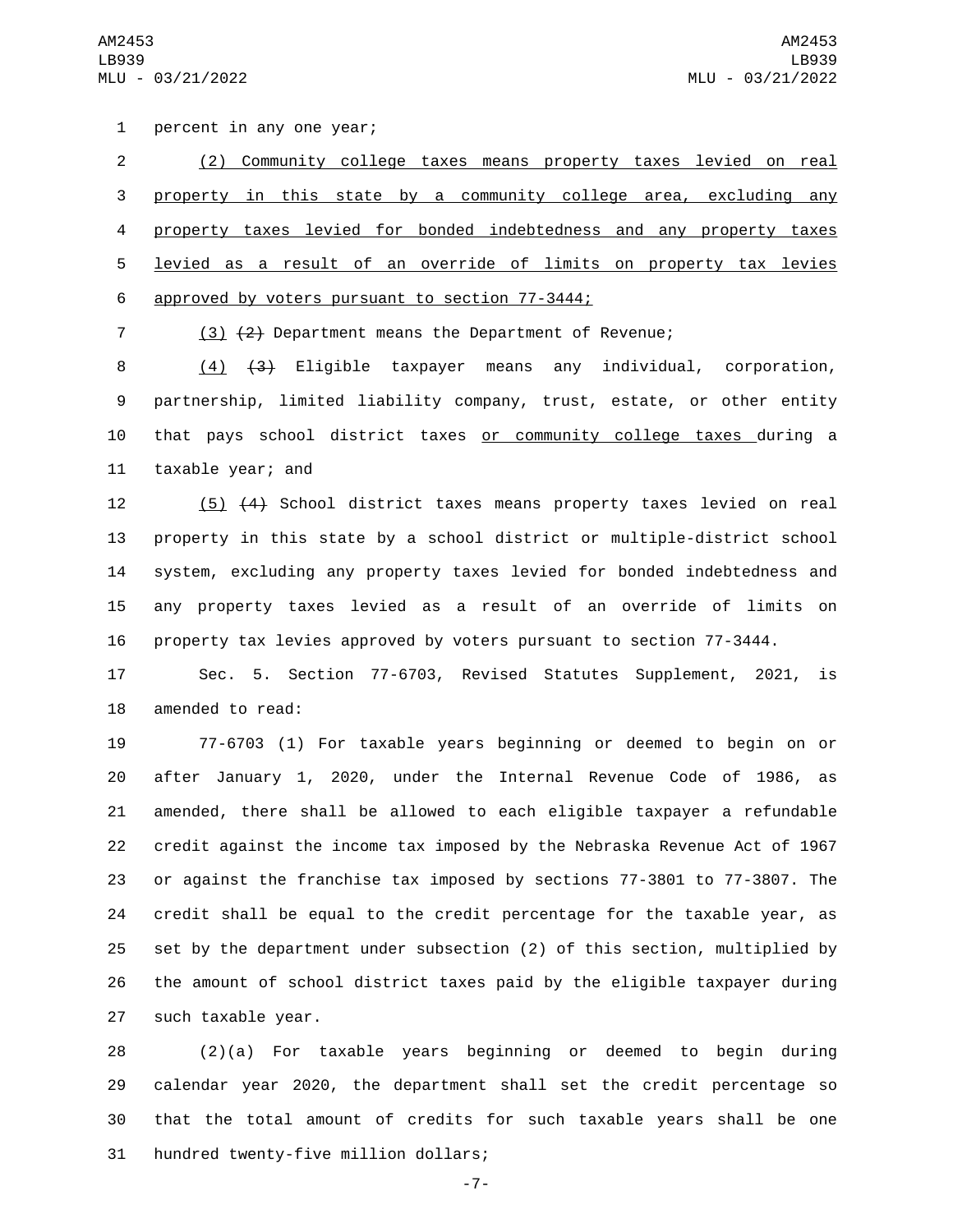(b) For taxable years beginning or deemed to begin during calendar year 2021, the department shall set the credit percentage so that the total amount of credits for such taxable years shall be one hundred twenty-five million dollars plus either (i) the amount calculated for such calendar year under subdivision (3)(b)(ii)(B) of section 77-4602 or (ii) the amount calculated for such calendar year under subdivision (3) (c)(ii)(B) of section 77-4602, whichever is applicable;

 (c) For taxable years beginning or deemed to begin during calendar year 2022, the department shall set the credit percentage so that the total amount of credits for such taxable years shall be five hundred forty-eight million dollars the maximum amount of credits allowed under subdivision (2)(b) of this section plus either (i) the amount calculated for such calendar year under subdivision (3)(b)(ii)(B) of section 77-4602 or (ii) the amount calculated for such calendar year under subdivision  $(3)(c)(ii)(B)$  of section 77-4602, whichever is applicable;

 (d) For taxable years beginning or deemed to begin during calendar year 2023, the department shall set the credit percentage so that the 18 total amount of credits for such taxable years shall be five hundred sixty million seven hundred thousand dollars the maximum amount of 20 credits allowed under subdivision  $(2)(c)$  of this section plus either  $(i)$ 21 the amount calculated for such calendar year under subdivision  $(3)(b)(ii)$  (B) of section 77-4602 or (ii) the amount calculated for such calendar 23 year under subdivision  $(3)(c)(ii)(B)$  of section 77-4602, whichever is 24 applicable; and

 (e) For taxable years beginning or deemed to begin during calendar year 2024, the department shall set the credit percentage so that the total amount of credits for such taxable years shall be three hundred 28 seventy-five million dollars; and

29  $(e)$   $(f)$  For taxable years beginning or deemed to begin during calendar year 2024 2025 and each calendar year thereafter, the department shall set the credit percentage so that the total amount of credits for

-8-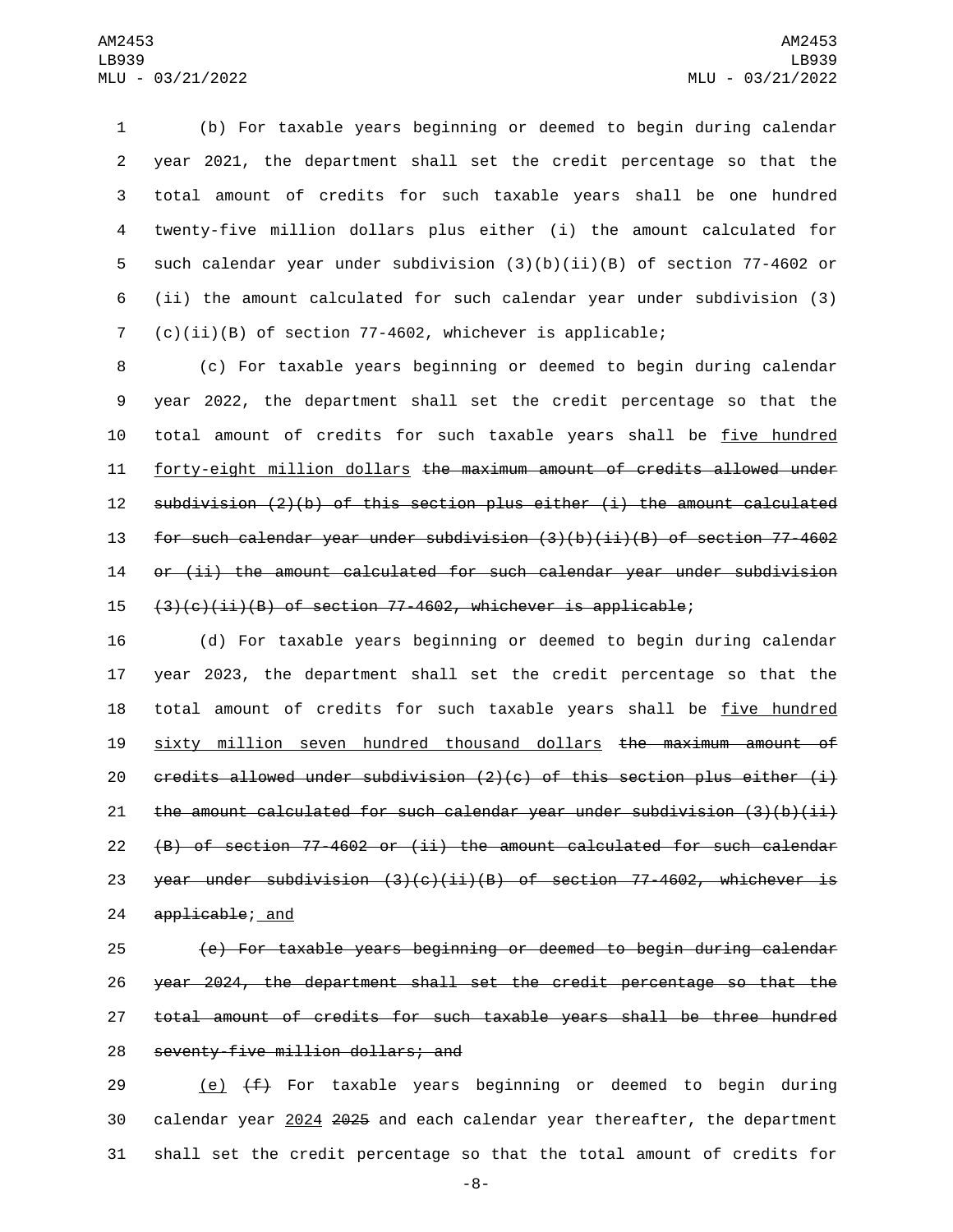such taxable years shall be the maximum amount of credits allowed in the prior year increased by the allowable growth percentage.

 (3) If the school district taxes are paid by a corporation having an election in effect under subchapter S of the Internal Revenue Code, a partnership, a limited liability company, a trust, or an estate, the amount of school district taxes paid during the taxable year may be allocated to the shareholders, partners, members, or beneficiaries in the same proportion that income is distributed for taxable years beginning or deemed to begin before January 1, 2021, under the Internal Revenue Code of 1986, as amended. The department shall provide forms and schedules necessary for verifying eligibility for the credit provided in this section and for allocating the school district taxes paid. For taxable years beginning or deemed to begin on or after January 1, 2021, under the Internal Revenue Code of 1986, as amended, the refundable credit shall be claimed by the corporation having an election in effect under subchapter S of the Internal Revenue Code, the partnership, the limited liability company, the trust, or the estate that paid the school district taxes.

 (4) For any fiscal year or short year taxpayer, the credit may be claimed in the first taxable year that begins following the calendar year for which the credit percentage was determined. The credit shall be taken for the school district taxes paid by the taxpayer during the immediately 22 preceding calendar year.

 (5) For the first taxable year beginning or deemed to begin on or after January 1, 2021, and before January 1, 2022, under the Internal Revenue Code of 1986, as amended, for a corporation having an election in effect under subchapter S of the Internal Revenue Code, a partnership, a limited liability company, a trust, or an estate that paid school district taxes in calendar year 2020 but did not claim the credit directly or allocate such school district taxes to the shareholders, partners, members, or beneficiaries as permitted under subsection (3) of this section, there shall be allowed an additional refundable credit.

-9-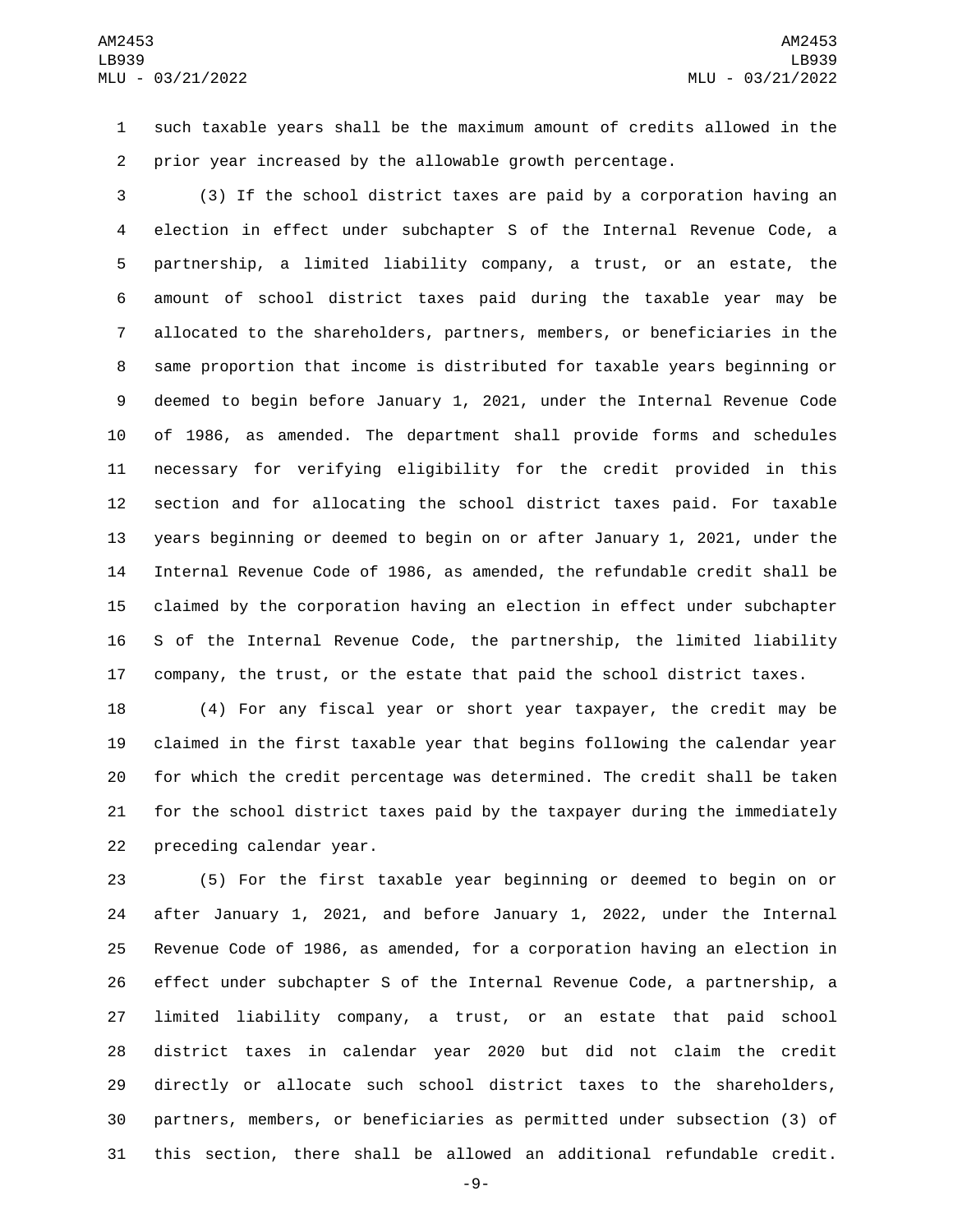This credit shall be equal to six percent, multiplied by the amount of school district taxes paid during 2020 by the eligible taxpayer. Sec. 6. (1) For taxable years beginning or deemed to begin on or after January 1, 2022, under the Internal Revenue Code of 1986, as amended, there shall be allowed to each eligible taxpayer a refundable credit against the income tax imposed by the Nebraska Revenue Act of 1967 or against the franchise tax imposed by sections 77-3801 to 77-3807. The credit shall be equal to the credit percentage for the taxable year, as 9 set by the department under subsection (2) of this section, multiplied by the amount of community college taxes paid by the eligible taxpayer 11 during such taxable year. (2)(a) For taxable years beginning or deemed to begin during calendar year 2022, the department shall set the credit percentage so 14 that the total amount of credits for such taxable years shall be fifty 15 million dollars; (b) For taxable years beginning or deemed to begin during calendar year 2023, the department shall set the credit percentage so that the 18 total amount of credits for such taxable years shall be one hundred 19 million dollars; (c) For taxable years beginning or deemed to begin during calendar year 2024, the department shall set the credit percentage so that the total amount of credits for such taxable years shall be one hundred 23 twenty-five million dollars; (d) For taxable years beginning or deemed to begin during calendar year 2025, the department shall set the credit percentage so that the 26 total amount of credits for such taxable years shall be one hundred fifty 27 million dollars; (e) For taxable years beginning or deemed to begin during calendar year 2026, the department shall set the credit percentage so that the total amount of credits for such taxable years shall be one hundred 31 ninety-five million dollars; and

-10-